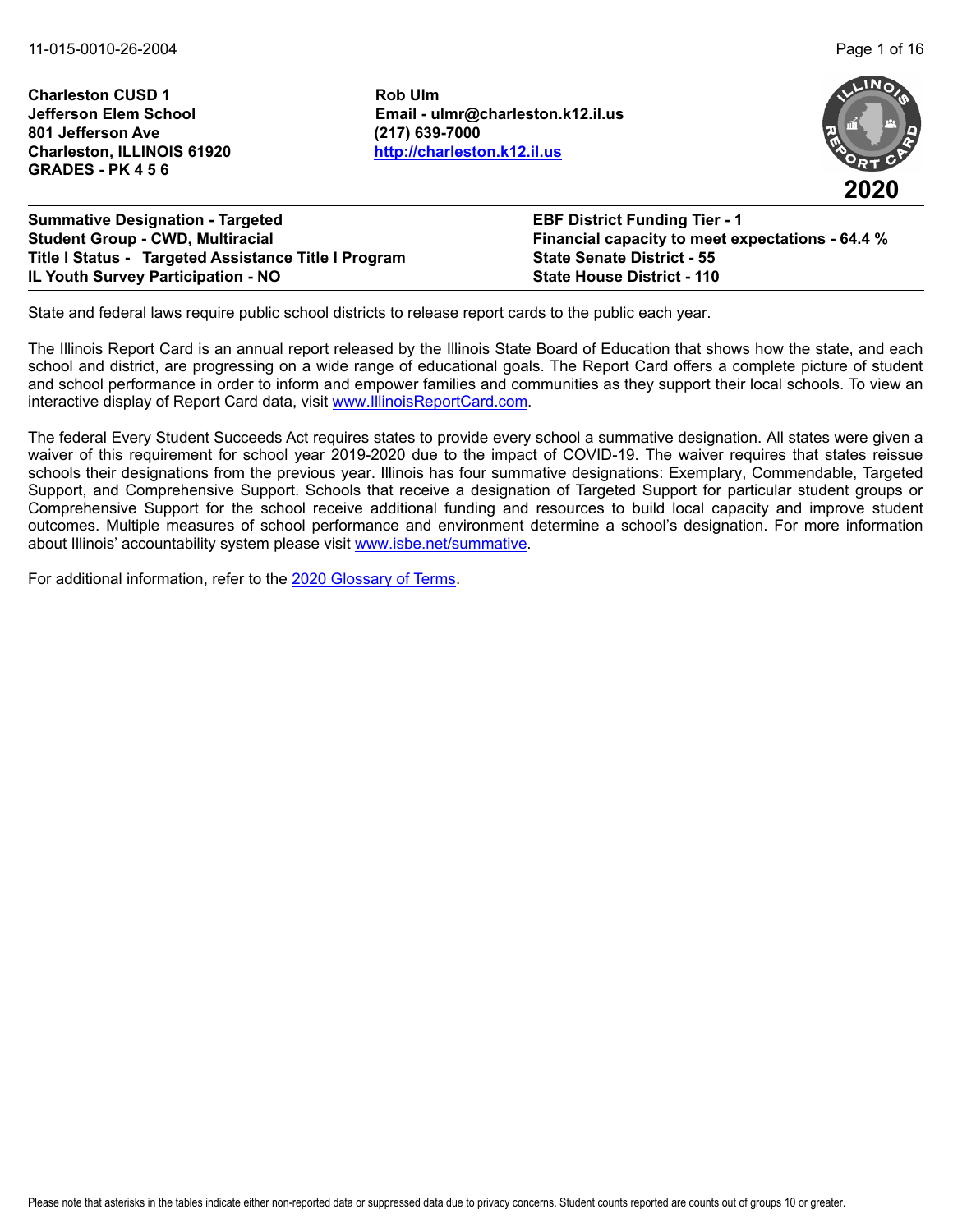|                 | <b>STUDENT ENROLLMENT</b> |         |              |                 |         |                                                          |                    |                         |                                                         |         |                      |                 |
|-----------------|---------------------------|---------|--------------|-----------------|---------|----------------------------------------------------------|--------------------|-------------------------|---------------------------------------------------------|---------|----------------------|-----------------|
|                 | All                       | White   | <b>Black</b> | <b>Hispanic</b> | Asian   | <b>Native</b><br><b>Hawaiian</b><br>/Pacific<br>Islander | American<br>Indian | Two or<br>More<br>Races | <b>Children</b><br>with<br><b>Disabilities Learners</b> | English | Low<br><b>Income</b> | <b>Homeless</b> |
| School          | 687                       | 569     | 40           | 27              | 9       | $\star$                                                  | $\star$            | 42                      | 131                                                     | 6       | 345                  | 19              |
|                 |                           | 82.8%   | 5.8%         | 3.9%            | 1.3%    | *                                                        | $\star$            | 6.1%                    | 19.1%                                                   | 0.9%    | 50.2%                | 2.8%            |
| <b>District</b> | 2,681                     | 2,259   | 130          | 117             | 33      |                                                          | 2                  | 139                     | 540                                                     | 22      | 1.297                | 65              |
|                 |                           | 84.3%   | 4.8%         | 4.4%            | 1.2%    | 0.0%                                                     | 0.1%               | 5.2%                    | 20.1%                                                   | 0.8%    | 48.4%                | 2.4%            |
| <b>State</b>    | 1,957,018                 | 929,443 | 324,212      | 519,982         | 102,732 | 2,035                                                    | 4,936              | 73,678                  | 348,751                                                 | 245,502 | 949,618              | 38,890          |
|                 |                           | 47.5%   | 16.6%        | 26.6%           | 5.2%    | 0.1%                                                     | 0.3%               | 3.8%                    | 17.8%                                                   | 12.5%   | 48.5%                | 2.0%            |

**Student Enrollment** is based on Serving School.

**Children with Disabilities** are those students eligible to receive special education services through an IEP or support through a 504 plan. **English Learners** are students eligible for transitional bilingual programs. **Low Income** are students who receive or live in households that receive SNAP or TANF; are classified as homeless, migrant, runaway, Head Start, or foster children; or live in a household where the household income meets the USDA income guidelines to receive free or reduced-price meals.

**Homeless** students are those who do not have permanent and adequate homes.

|                 | <b>CHRONIC ABSENTEEISM RATE</b> |       |              |                 |       |                           |          |        |                     |                 |                |               |
|-----------------|---------------------------------|-------|--------------|-----------------|-------|---------------------------|----------|--------|---------------------|-----------------|----------------|---------------|
|                 |                                 |       |              |                 |       | <b>Native</b><br>Hawaiian |          | Two or | <b>Children</b>     | <b>Students</b> |                |               |
|                 |                                 |       |              |                 |       | /Pacific                  | American | More   | with                | with            | <b>Enalish</b> | Low           |
|                 | All                             | White | <b>Black</b> | <b>Hispanic</b> | Asian | <b>Islander</b>           | Indian   | Races  | <b>Disabilities</b> | <b>IEPs</b>     | Learners       | <b>Income</b> |
| School          | 7.8%                            | 6.8%  | 6.1%         | 10.3%           |       |                           | $\star$  | 16.7%  | 14.9%               | 15.4%           | $\star$        | 12.1%         |
| <b>District</b> | 17.9%                           | 17.6% | 22.7%        | 20.2%           | 11.4% |                           | *        | 17.1%  | 24.6%               | 25.7%           | 14.3%          | 24.9%         |
| <b>State</b>    | 11.0%                           | 7.8%  | 18.7%        | 12.5%           | 5.7%  | 10.0%                     | 15.6%    | 13.0%  | 16.3%               | 16.9%           | 11.3%          | 16.4%         |

**Users of this report should note that this data may have possibly been affected by the suspension of in-person instruction during the 2019-20 school year. While it was collected in accordance with ISBE data policy and validated through normal procedures, the state environment and policy changes resulting from the suspension of in-person instruction may have possibly affected the results. Thus, please use caution when interpreting results and trends.**

|                 | <b>ISTUDENT MOBILITY RATE</b> |      |        |       |              |                 |         |                 |          |        |                     |                 |          |               |
|-----------------|-------------------------------|------|--------|-------|--------------|-----------------|---------|-----------------|----------|--------|---------------------|-----------------|----------|---------------|
|                 |                               |      |        |       |              |                 |         | <b>Native</b>   |          |        |                     |                 |          |               |
|                 |                               |      |        |       |              |                 |         | Hawaiian        |          | Two or | <b>Children</b>     | <b>Students</b> |          |               |
|                 |                               |      |        |       |              |                 |         | /Pacific        | American | More   | with                | with            | English  | Low           |
|                 | All                           | Male | Female | White | <b>Black</b> | <b>Hispanic</b> | Asian   | <b>Islander</b> | Indian   | Races  | <b>Disabilities</b> | <b>IEPs</b>     | Learners | <b>Income</b> |
| <b>School</b>   | 8.2%                          | 6.6% | 9.8%   | 5.6%  | 25.8%        | 25.9%           | $\star$ | $\star$         |          | 13.0%  | 9.1%                | 8.7%            |          | 12.8%         |
| <b>District</b> | 10.4%                         | 9.5% | 11.4%  | 9.1%  | 20.3%        | 17.5%           | 8.6%    |                 |          | 14.2%  | 11.3%               | 11.8%           | 16.0%    | 16.2%         |
| <b>State</b>    | 6.2%                          | 6.5% | 5.8%   | 4.1%  | 11.8%        | 5.9%            | 6.1%    | 8.2%            | 8.6%     | 7.6%   | 6.2%                | 6.8%            | 7.4%     | 9.0%          |

**Students with IEPs** are those eligible to receive special education services.

Users of this report should note that this data may have possibly been affected by the suspension of in-person instruction during the 2019-20 school year. While it was collected **in accordance with ISBE data policy and validated through normal procedures, the state environment and policy changes resulting from the suspension of in-person instruction may have possibly affected the results. Thus, please use caution when interpreting results and trends.**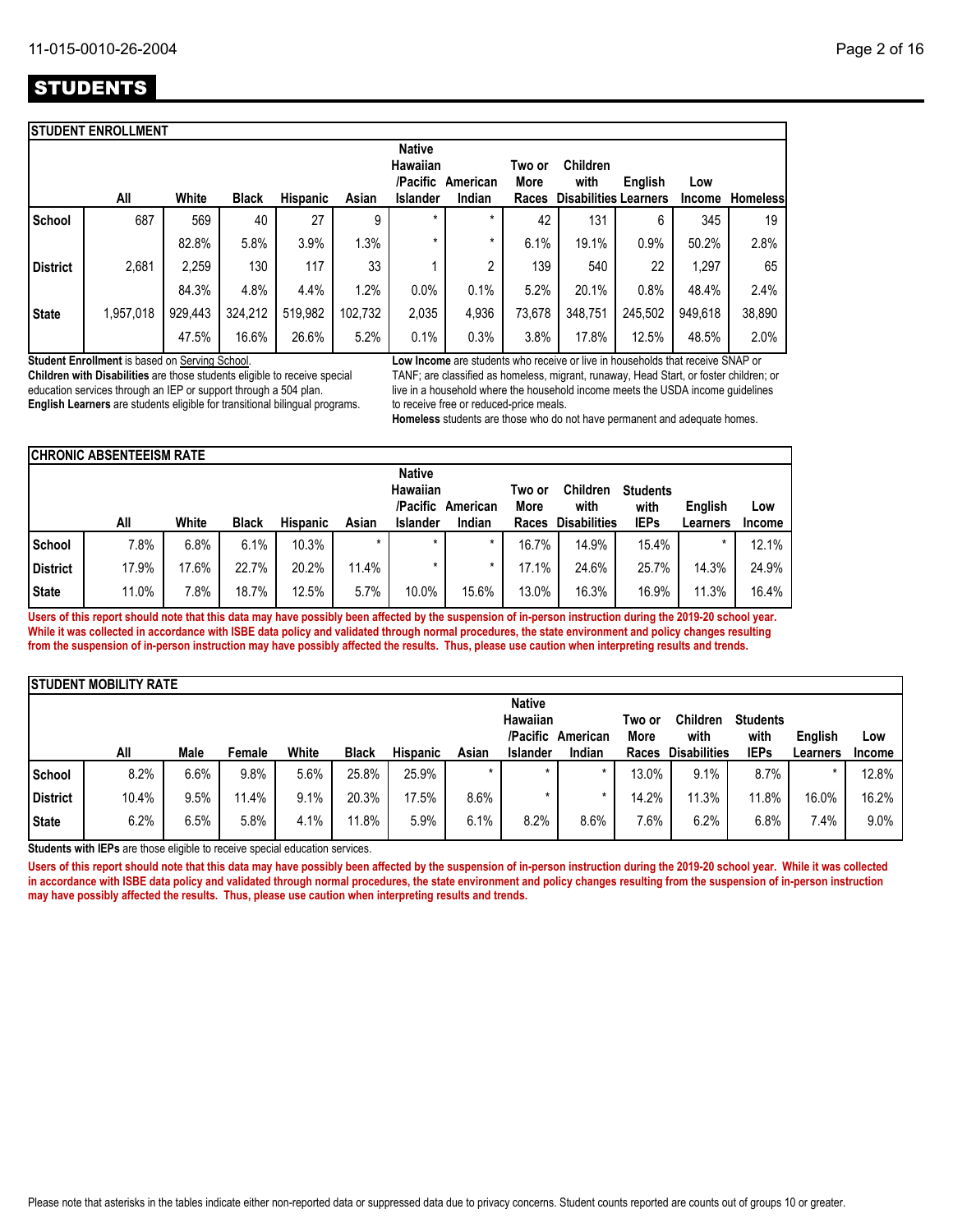## GIFTED STUDENTS

"Gifted Education" is defined as educational services, including differentiated curricula and instructional methods, designed to meet the needs of gifted children as defined in Article 14A of this code.

"Advanced Academic Program" is defined as a course of study to which students are assigned based on advanced cognitive ability or advanced academic achievement compared to local age peers and in which the curriculum is substantially differentiated from the general curriculum to provide appropriate challenge and pace. Note that gifted students are a subset of accelerated placement /advanced academic program students and are included in these metrics also.

| ISTUDENTS ASSESSED FOR<br><b>GIFTEDNESS</b> |         |      |  |  |  |  |  |  |
|---------------------------------------------|---------|------|--|--|--|--|--|--|
| # Students<br>% Students                    |         |      |  |  |  |  |  |  |
| School                                      | 55      | 7.3% |  |  |  |  |  |  |
| <b>District</b>                             | 184     | 6.1% |  |  |  |  |  |  |
| <b>State</b>                                | 165,182 | 7.6% |  |  |  |  |  |  |

|               | <b>STUDENTS ASSESSED FOR GIFTEDNESS (Demographics)</b> |      |         |       |              |                 |         |                                       |          |                |                         |          |               |
|---------------|--------------------------------------------------------|------|---------|-------|--------------|-----------------|---------|---------------------------------------|----------|----------------|-------------------------|----------|---------------|
|               |                                                        |      |         |       |              |                 |         | <b>Native</b><br>Hawaiian<br>/Pacific | American | Two or<br>More | <b>Students</b><br>With | English  | Low           |
|               | All                                                    | Male | Female  | White | <b>Black</b> | <b>Hispanic</b> | Asian   | <b>Islander</b>                       | Indian   | Races          | <b>IEPs</b>             | Learners | <b>Income</b> |
| <b>School</b> | 55                                                     | 7.7% | 6.8%    | 7.6%  | $\star$      | $\star$         | $\star$ |                                       |          | $\star$        |                         |          | $\star$       |
| District      | 184                                                    | 6.9% | $5.4\%$ | 6.3%  | $\star$      | $7.7\%$         | $\star$ |                                       |          | $\star$        |                         |          | .7%           |
| State         | 165,182                                                | 7.5% | 7.7%    | 8.5%  | 4.7%         | 5.5%            | 18.4%   | 8.1%                                  | 7.4%     | 9.1%           | 5.9%                    | 6.3%     | 4.7%          |

|            | <b>STUDENTS ASSESSED FOR GIFTEDNESS TAUGHT BY</b><br><b>IGIFTED-ENDORSED TEACHERS</b> |         |  |  |  |  |  |  |
|------------|---------------------------------------------------------------------------------------|---------|--|--|--|--|--|--|
|            | # Students<br>% Students                                                              |         |  |  |  |  |  |  |
| l School   | $\star$                                                                               | $\star$ |  |  |  |  |  |  |
| l District | $\star$                                                                               | $\star$ |  |  |  |  |  |  |
| l State    | 19.414<br>0.9%                                                                        |         |  |  |  |  |  |  |

|                 | <b>STUDENTS ASSESSED FOR GIFTEDNESS TAUGHT BY GIFTED-ENDORSED TEACHERS (Demographics)</b> |         |        |       |              |                 |         |                                                   |                    |                         |                                        |                     |               |
|-----------------|-------------------------------------------------------------------------------------------|---------|--------|-------|--------------|-----------------|---------|---------------------------------------------------|--------------------|-------------------------|----------------------------------------|---------------------|---------------|
|                 | All                                                                                       | Male    | Female | White | <b>Black</b> | <b>Hispanic</b> | Asian   | <b>Native</b><br>Hawaiian<br>/Pacific<br>Islander | American<br>Indian | Two or<br>More<br>Races | <b>Students</b><br>With<br><b>IEPs</b> | English<br>Learners | Low<br>Income |
| School          |                                                                                           | $\star$ |        |       | $\star$      |                 |         |                                                   |                    | $\star$                 | $\star$                                |                     |               |
| <b>District</b> |                                                                                           | $\star$ |        |       | $\star$      |                 | $\star$ |                                                   |                    |                         | $\star$                                |                     |               |
| <b>State</b>    | 19.414                                                                                    | 0.9%    | 0.9%   | 1.1%  | 0.3%         | 0.6%            | 2.7%    | 0.3%                                              | 0.7%               | 0.9%                    | 0.4%                                   | 0.4%                | 0.4%          |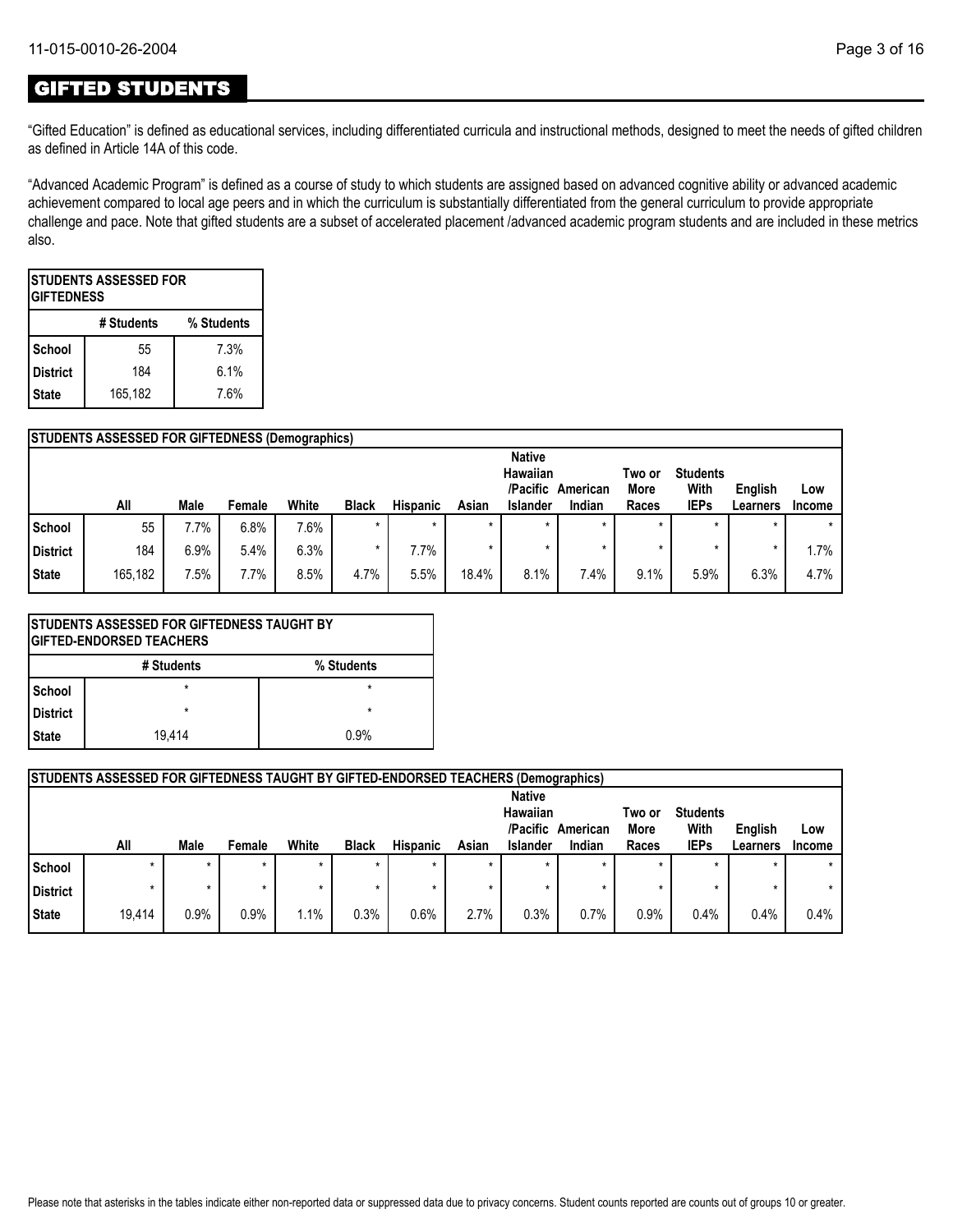### 11-015-0010-26-2004 Page 4 of 16

|                 | <b>STUDENTS IDENTIFIED AS GIFTED (Demographics)</b> |      |        |       |              |                 |         |                      |                    |               |                     |                     |                      |
|-----------------|-----------------------------------------------------|------|--------|-------|--------------|-----------------|---------|----------------------|--------------------|---------------|---------------------|---------------------|----------------------|
|                 |                                                     |      |        |       |              |                 |         | <b>Native</b>        |                    |               |                     |                     |                      |
|                 |                                                     |      |        |       |              |                 |         | Hawaiian             |                    | Two or        | <b>Students</b>     |                     |                      |
|                 | All                                                 | Male | Female | White | <b>Black</b> | <b>Hispanic</b> | Asian   | /Pacific<br>Islander | American<br>Indian | More<br>Races | With<br><b>IEPs</b> | English<br>Learners | LOW<br><b>Income</b> |
|                 |                                                     |      |        |       |              |                 |         |                      |                    |               |                     |                     |                      |
| School          | 55                                                  | '.7% | 6.8%   | 7.6%  | $\star$      |                 | $\star$ | $\star$              | $\star$            | $\star$       | ÷                   | $\star$             | $\star$              |
| <b>District</b> | 184                                                 | 6.9% | 5.4%   | 6.3%  |              | 7.7%            |         |                      |                    |               |                     |                     | $.7\%$               |
| <b>State</b>    | 50,813                                              | 2.3% | 2.4%   | 2.5%  | $1.1\%$      | $1.4\%$         | 9.9%    | 3.4%                 | .3%                | 2.7%          | 0.6%                | 0.5%                | $1.0\%$              |

| STUDENTS IDENTIFIED AS GIFTED TAUGHT BY<br><b>GIFTED-ENDORSED TEACHERS</b> |                    |  |  |  |  |  |  |  |
|----------------------------------------------------------------------------|--------------------|--|--|--|--|--|--|--|
| % Students<br># Students                                                   |                    |  |  |  |  |  |  |  |
| <b>School</b>                                                              | $\star$            |  |  |  |  |  |  |  |
| <b>District</b>                                                            | $\star$<br>$\star$ |  |  |  |  |  |  |  |
| <b>State</b>                                                               | 0.4%<br>9.454      |  |  |  |  |  |  |  |

|                                                   | <b>STUDENTS IDENTIFIED AS GIFTED TAUGHT BY GIFTED-ENDORSED TEACHERS (Demographics)</b> |         |         |       |              |                 |         |          |                |                         |             |          |               |
|---------------------------------------------------|----------------------------------------------------------------------------------------|---------|---------|-------|--------------|-----------------|---------|----------|----------------|-------------------------|-------------|----------|---------------|
| <b>Native</b><br>Hawaiian<br>/Pacific<br>American |                                                                                        |         |         |       |              |                 |         |          | Two or<br>More | <b>Students</b><br>With | English     | Low      |               |
|                                                   | All                                                                                    | Male    | Female  | White | <b>Black</b> | <b>Hispanic</b> | Asian   | Islander | Indian         | Races                   | <b>IEPs</b> | Learners | <b>Income</b> |
| School                                            | $\star$                                                                                | $\star$ | $\star$ | ÷     | $\star$      | $\star$         | $\star$ |          |                | *                       | $\star$     | $\star$  |               |
| District                                          |                                                                                        |         |         |       | ÷            |                 |         |          |                |                         |             | *        |               |
| State                                             | 9,454                                                                                  | 0.4%    | 0.4%    | 0.5%  | 0.1%         | 0.2%            | 1.9%    | 0.1%     | 0.3%           | 0.5%                    | 0.1%        | 0.1%     | 0.1%          |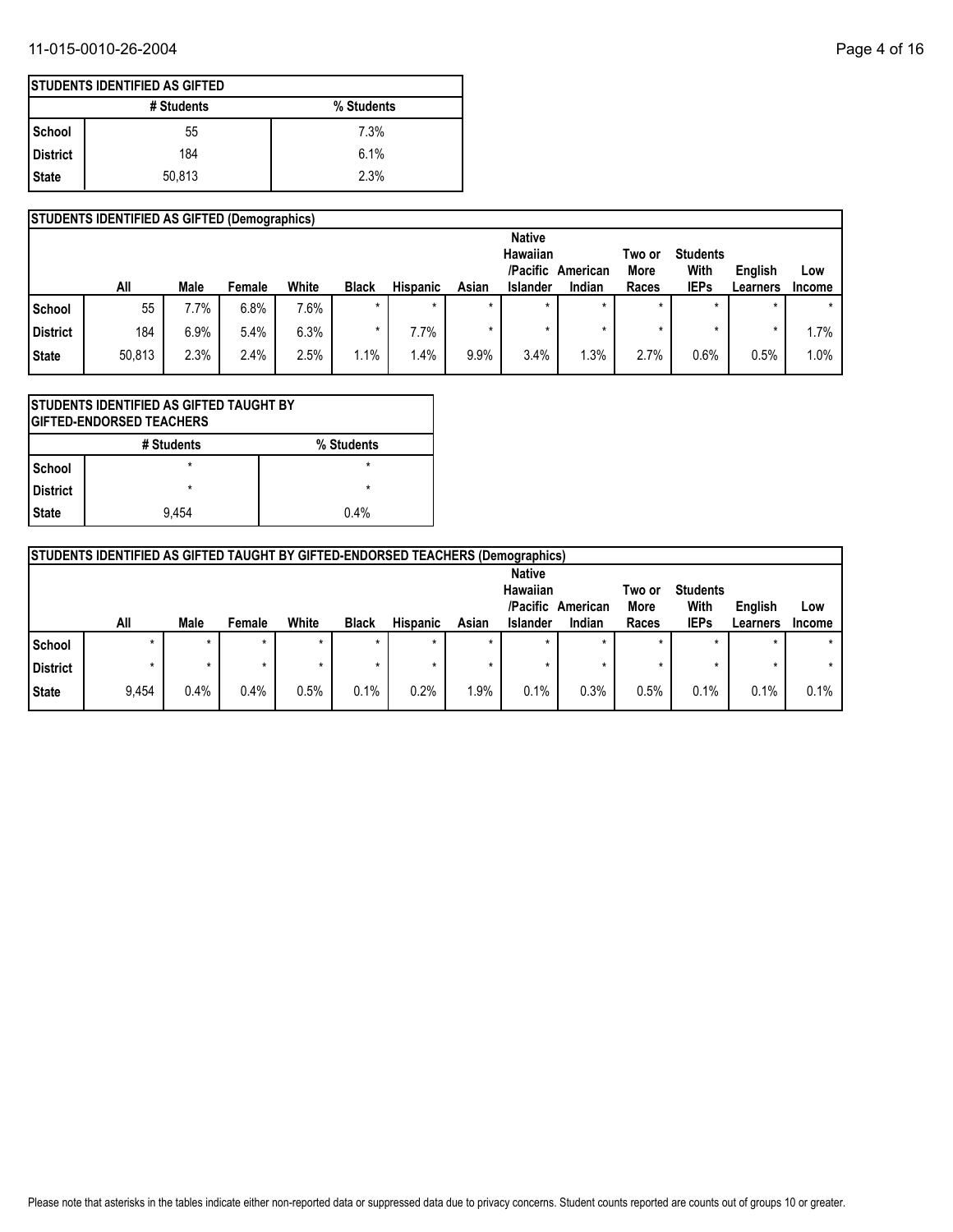## INSTRUCTIONAL SETTING

| <b>TOTAL SCHOOL DAYS</b> |     |  |  |  |  |  |  |
|--------------------------|-----|--|--|--|--|--|--|
| <b>Number of Days</b>    |     |  |  |  |  |  |  |
| School                   | 181 |  |  |  |  |  |  |
| District                 | 181 |  |  |  |  |  |  |
| 175<br>State             |     |  |  |  |  |  |  |

**Users of this report should note that this data may have possibly been affected by the suspension of in-person instruction during the 2019-20 school year. While it was collected in accordance with ISBE data policy and validated through normal procedures, the state environment and policy changes resulting from the suspension of in-person instruction may have possibly affected the results. Thus, please use caution when interpreting results and trends.**

| % of 8TH GRADERS<br><b>PASSING ALGEBRA I</b> |       |  |  |  |  |  |  |
|----------------------------------------------|-------|--|--|--|--|--|--|
| School                                       |       |  |  |  |  |  |  |
| <b>District</b>                              | 4.4%  |  |  |  |  |  |  |
| State                                        | 30.8% |  |  |  |  |  |  |

**Users of this report should note that this data may have possibly been affected by the suspension of in-person instruction during the 2019-20 school year. HOWEVER, based on the data collected and comparisons to historical data, the data collected for this collection cycle does not, in aggregate, exhibit greater variation than is normally observed from year to year.**

| <b>ISTUDENT-TO-STAFF RATIOS</b> |                                        |                                       |                                            |                         |  |  |  |  |  |  |
|---------------------------------|----------------------------------------|---------------------------------------|--------------------------------------------|-------------------------|--|--|--|--|--|--|
|                                 | Pupil-<br><b>Teacher</b><br>Elementary | Pupil-<br><b>Teacher</b><br>Secondary | Pupil-<br><b>Certified</b><br><b>Staff</b> | Pupil-<br>Administrator |  |  |  |  |  |  |
| School                          | --                                     | --                                    | --                                         |                         |  |  |  |  |  |  |
| <b>District</b>                 | 20.8                                   | 21.6                                  | 10.5                                       | 216.6                   |  |  |  |  |  |  |
| <b>State</b>                    | 18.1                                   | 18.6                                  | 10.1                                       | 171.1                   |  |  |  |  |  |  |

|                        | HEALTH<br>AND<br><b>WELLNESS</b><br>(days per week) |  |  |  |  |  |  |
|------------------------|-----------------------------------------------------|--|--|--|--|--|--|
| School                 | 2.0                                                 |  |  |  |  |  |  |
| 3.3<br><b>District</b> |                                                     |  |  |  |  |  |  |
| State                  | 3.6                                                 |  |  |  |  |  |  |

**Users of this report should note that this data may have possibly been affected by the suspension of in-person instruction during the 2019-20 school year. HOWEVER, based on the data collected and comparisons to historical data, the data collected for this collection cycle does not, in aggregate, exhibit greater variation than is normally observed from year to year.**

|                 | <b>AVERAGE CLASS SIZE</b> (as of the first school day in May) |         |      |      |      |      |      |        |      |          |                |  |  |
|-----------------|---------------------------------------------------------------|---------|------|------|------|------|------|--------|------|----------|----------------|--|--|
| Grades          |                                                               |         |      |      |      |      |      |        |      | $9 - 12$ | <b>Overall</b> |  |  |
| School          | ÷                                                             | $\star$ |      |      | 24.1 | 22.9 | 23.0 | $\ast$ |      |          | 23.3           |  |  |
| <b>District</b> | 23.2                                                          | 24.0    | 23.4 | 23.1 | 22.9 | 22.9 | 23.0 | 22.3   | 22.4 | 22.6     | 22.7           |  |  |
| <b>State</b>    | 19.1                                                          | 20.8    | 21.2 | 21.9 | 22.0 | 22.6 | 23.1 | 23.0   | 22.5 | 21.6     | 21.7           |  |  |

|                 | <b>TEACHER INFORMATION</b> (Full-Time Equivalents) |       |        |       |              |                 |       |          |                             |               |          |  |
|-----------------|----------------------------------------------------|-------|--------|-------|--------------|-----------------|-------|----------|-----------------------------|---------------|----------|--|
|                 | <b>Native</b>                                      |       |        |       |              |                 |       |          |                             |               |          |  |
|                 |                                                    |       |        |       |              |                 |       | Hawaiian |                             | Two or        |          |  |
|                 | Total<br><b>Number</b>                             | Male  | Female | White | <b>Black</b> | <b>Hispanic</b> | Asian | Islander | /Pacific American<br>Indian | More<br>Races | Unknownl |  |
|                 |                                                    |       |        |       |              |                 |       |          |                             |               |          |  |
| <b>District</b> | 169                                                | 21.0% | 79.0%  | 97.0% | *            | 0.6%            | 0.6%  |          |                             | 1.2%          | 0.6%     |  |
| <b>State</b>    | 131,230                                            | 23.2% | 76.8%  | 82.3% | 5.9%         | 7.0%            | 1.7%  | 0.1%     | 0.2%                        | 0.8%          | 2.0%     |  |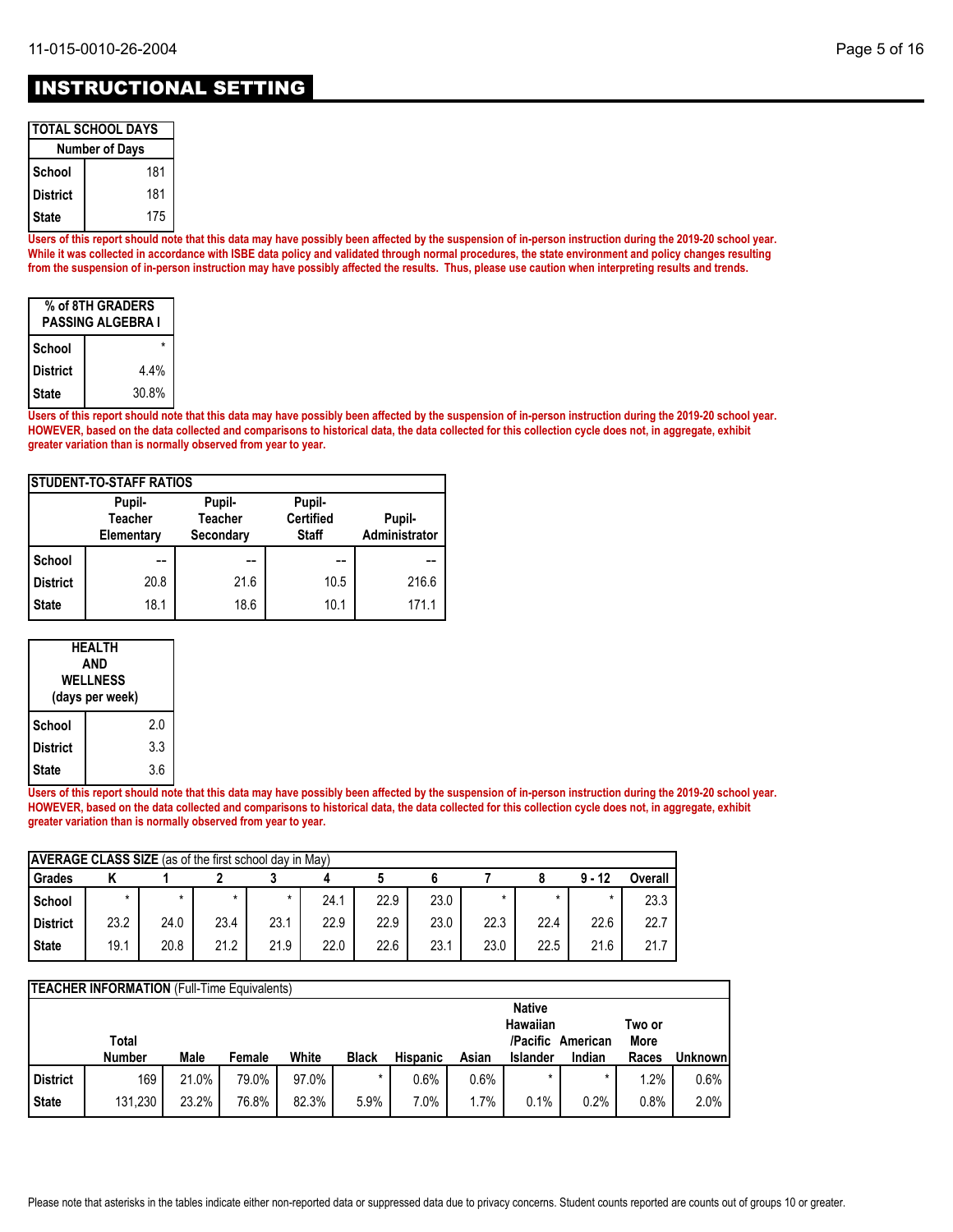#### 11-015-0010-26-2004 Page 6 of 16

|                 | <b>TEACHER INFORMATION (Experience)</b>                    |                                                                |                                                |  |  |  |  |  |  |  |  |
|-----------------|------------------------------------------------------------|----------------------------------------------------------------|------------------------------------------------|--|--|--|--|--|--|--|--|
|                 |                                                            | $%$ of                                                         | $%$ of                                         |  |  |  |  |  |  |  |  |
|                 | Average<br><b>Teaching</b><br><b>Experience</b><br>(Years) | <b>Teachers</b><br>with<br><b>Bachelor's</b><br><b>Degrees</b> | <b>Teachers</b><br>with<br>Master's<br>& Above |  |  |  |  |  |  |  |  |
| <b>School</b>   |                                                            |                                                                |                                                |  |  |  |  |  |  |  |  |
| <b>District</b> | 12.1                                                       | 54.1%                                                          | 45.9%                                          |  |  |  |  |  |  |  |  |
| <b>State</b>    | 13.4                                                       | 39.6%                                                          | 59.8%                                          |  |  |  |  |  |  |  |  |

|                 | <b>ITEACHER RETENTION RATE</b> |                 | <b>IPRINCIPAL TURNOVER (Count)</b> |
|-----------------|--------------------------------|-----------------|------------------------------------|
| l School        | 82.3%                          | School          | 1.0                                |
| <b>District</b> | 81.9%                          | <b>District</b> | 2.0                                |
| l State         | 85.9%                          | <b>State</b>    | 2.0                                |

### **TEACHER ATTENDANCE RATE**

| School          |       |
|-----------------|-------|
| <b>District</b> | 70.9% |
| <b>State</b>    | 86.6% |

**Users of this report should note that this data may have possibly been affected by the suspension of in-person instruction during the 2019-20 school year. While it was collected in accordance with ISBE data policy and validated through normal procedures, the state environment and policy changes resulting from the suspension of in-person instruction may have possibly affected the results. Thus, please use caution when interpreting results and trends.**

| ITEACHER EVALUATION RATE |        |  |  |  |  |  |  |  |
|--------------------------|--------|--|--|--|--|--|--|--|
| School                   |        |  |  |  |  |  |  |  |
| <b>District</b>          | 100.0% |  |  |  |  |  |  |  |
| <b>State</b>             | 98.7%  |  |  |  |  |  |  |  |

**Users of this report should note that this data may have possibly been affected by the suspension of in-person instruction during the 2019-20 school year. While it was collected in accordance with ISBE data policy and validated through normal procedures, the state environment and policy changes resulting from the suspension of in-person instruction may have possibly affected the results. Thus, please use caution when interpreting results and trends.**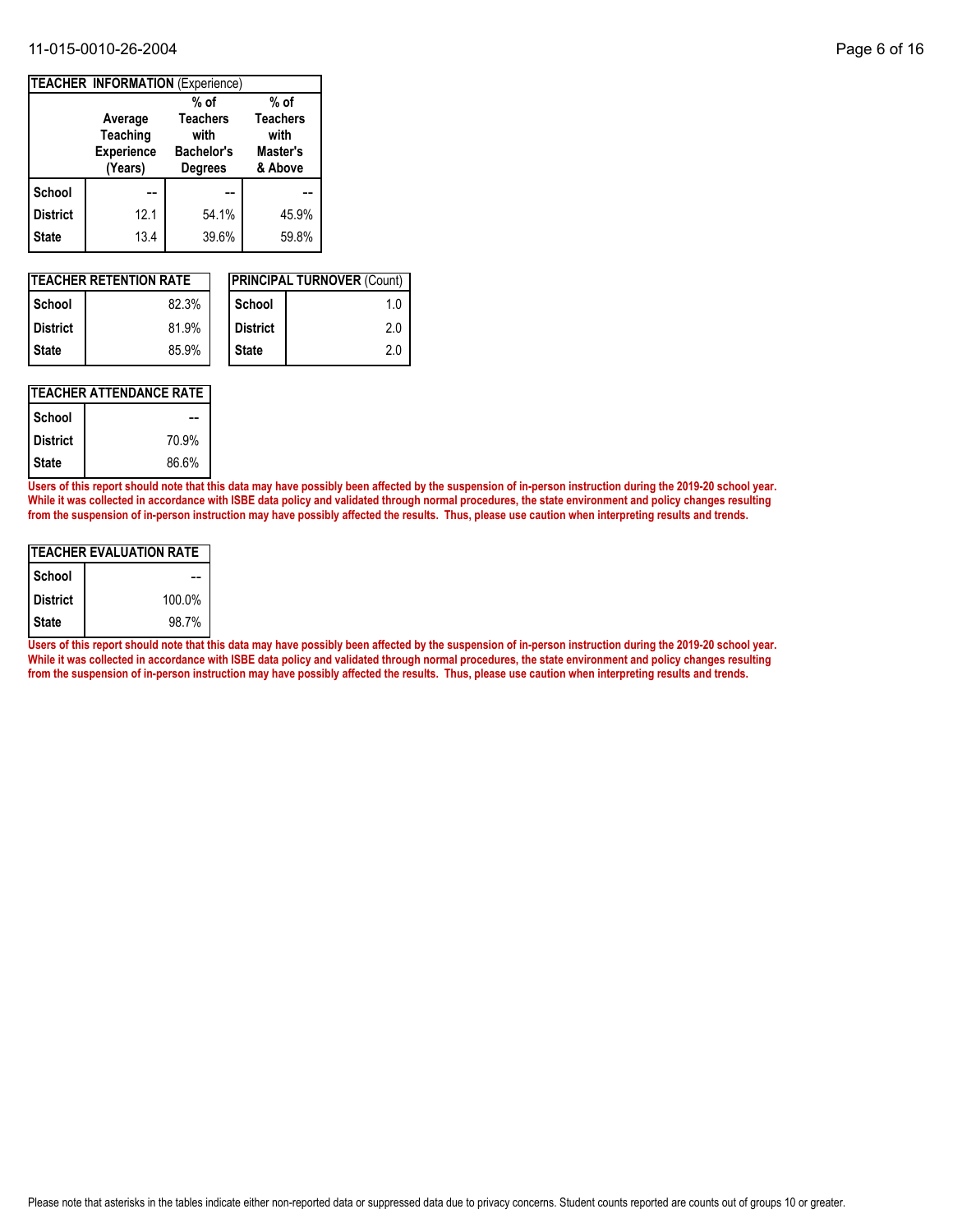# SCHOOL DISTRICT FINANCES

#### **AVERAGE TEACHER/ADMINISTRATOR SALARIES**





| <b>IREVENUE BY SOURCE 2018-19</b> |                 |            |         | <b>EXPENDITURE BY FUND 2018-19</b>  |                 |            |         |
|-----------------------------------|-----------------|------------|---------|-------------------------------------|-----------------|------------|---------|
|                                   | <b>District</b> | District % | State % |                                     | <b>District</b> | District % | State % |
| <b>Local Property Taxes</b>       | \$14,413,208    | 48.3%      | 60.3%   | <b>Education</b>                    | \$19,570,162    | 74.1%      | 70.4%   |
|                                   |                 |            |         | <b>Operations &amp; Maintenance</b> | \$1,961,778     | 7.4%       | 7.3%    |
| <b>Other Local Funding</b>        | \$3,935,759     | 13.2%      | 6.1%    | Transportation                      | \$2,370,222     | 9.0%       | 3.9%    |
|                                   |                 |            |         | Debt Service                        | \$0             | $0.0\%$    | 8.4%    |
| <b>Evidence-Based Funding</b>     | \$7,664,774     | 25.7%      | 21.7%   | <b>Tort</b>                         | \$0             | $0.0\%$    | 1.2%    |
|                                   |                 |            |         | Municipal Retirement/               |                 |            |         |
| <b>Other State Funding</b>        | \$1,962,661     | 6.6%       | 4.9%    | <b>Social Security</b>              | \$508,673       | $1.9\%$    | 1.9%    |
|                                   |                 |            |         | <b>Fire Prevention &amp; Safety</b> | \$119,465       | 0.5%       | 0.6%    |
| <b>Federal Funding</b>            | \$1,866,559     | 6.3%       | 7.0%    | <b>Capital Projects</b>             | \$1,865,178     | 7.1%       | 6.3%    |
| <b>I TOTAL</b>                    | \$29,842,961    |            |         | <b>TOTAL</b>                        | \$26,395,478    |            |         |

#### **OTHER FINANCIAL INDICATORS**

|                 | 2017 Equalized<br><b>Assessed Valuation</b><br>per Pupil | 2017 Total School<br>Tax Rate<br>per \$100 | 2018-19 Instructional<br><b>Expenditure</b><br>per Pupil | 2018-19 Operating<br><b>Expenditure</b><br>per Pupil |
|-----------------|----------------------------------------------------------|--------------------------------------------|----------------------------------------------------------|------------------------------------------------------|
| <b>District</b> | \$135.541                                                | 4.15                                       | \$5,130                                                  | \$9,309                                              |
| <b>State</b>    | $***$                                                    | $***$                                      | \$8,582                                                  | \$14,492                                             |

\*\* Due to the way Illinois school districts are configured, state averages for equalized assessed valuation per pupil and total school tax rate per \$100 are not provided.

**Equalized assessed valuation** includes all computed property values upon which a district's local tax rate is calculated.

**Total school tax rate** is a district's total tax rate as it appears on local property tax bills.

**Instructional expenditure per pupil** includes the direct costs of teaching pupils or the interaction between teachers and pupils.

**Operating expenditure per pupil** includes the gross operating cost of a school district excluding summer school, adult education, bond principal retired, and capital expenditures.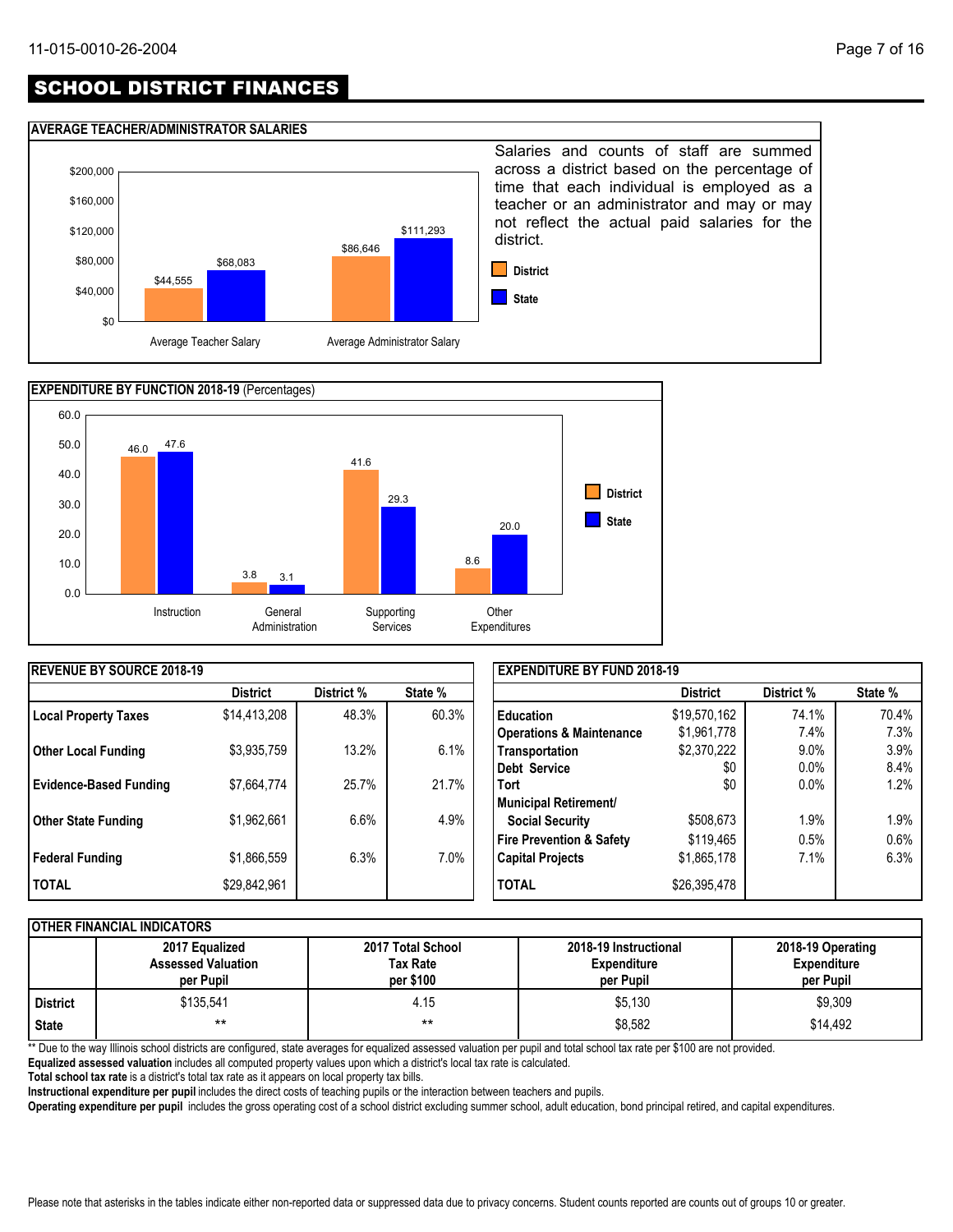## SCHOOL-LEVEL FINANCES

[www.isbe.net/site-based](https://www.isbe.net/site-based). The Every Student Succeeds Act requires LEAs to report school-level expenditure data, beginning with school year 2018-19. LEAs are required to report actual personnel and non-personnel expenditures of both site-specific and district centralized expenditures. These data are self-reported and may differ from Annual Financial Report data. For more information, visit

For Site-Based Expenditure Reporting, enrollment numbers display the average of the enrolled student count on October 1 and March 1 of the reporting year, including all children aged 3 through 21 in grades prekindergarten through 12 served by the LEA or placed in another educational institution by the LEA. Note that students attending only part of each day are counted as proportional students in the count, which may lead to decimal places in the enrollment number.

|                 |                   | <b>Site-Level Per-Pupil</b><br><b>Expenditures</b> |                                | District Centralized Per-Pupil   Total Per-Pupil Expenditures  <br><b>Expenditures</b> |      |                              |         |       |                              |         |                   |                              |
|-----------------|-------------------|----------------------------------------------------|--------------------------------|----------------------------------------------------------------------------------------|------|------------------------------|---------|-------|------------------------------|---------|-------------------|------------------------------|
|                 | <b>Enrollment</b> |                                                    | Federal State/Local Subtotal I |                                                                                        |      | Federal State/Local Subtotal |         |       | Federal State/Local Subtotal |         | <b>Exclusions</b> | Total<br><b>Expenditures</b> |
| School          | 651.25            | \$384                                              | \$4.175                        | \$4.559                                                                                | \$31 | \$3.058                      | \$3.090 | \$416 | \$7.233                      | \$7.649 |                   |                              |
| <b>District</b> | 2,682.10          | \$331                                              | \$5.453                        | \$5.784                                                                                | \$31 | \$3.259                      | \$3.290 | \$362 | \$8.712                      | \$9.074 | \$2,179,952       | \$26,518,541                 |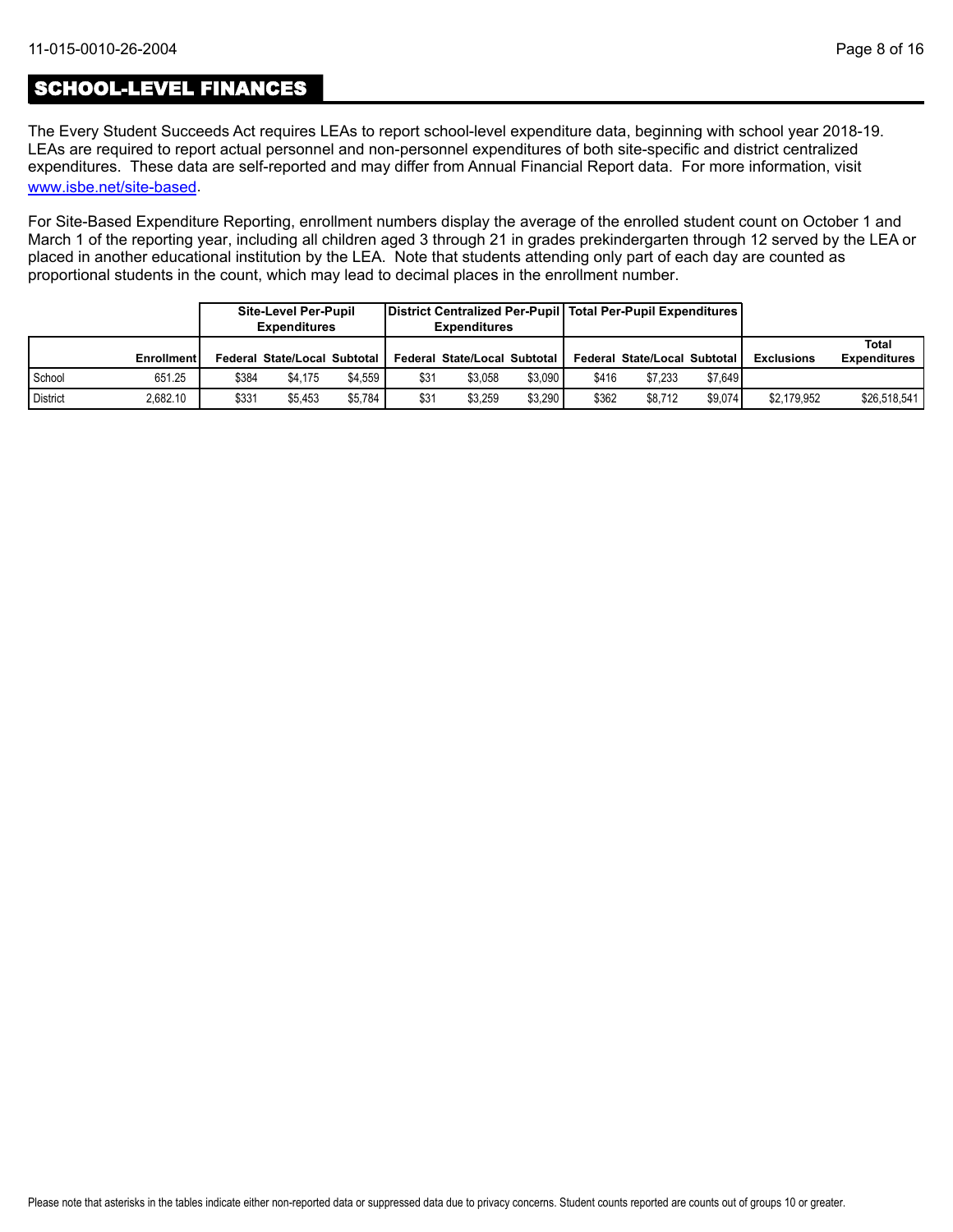### SCHOOL IMPROVEMENT FUNDS

Title I School Improvement - 1003(a) Grant funds are federal Title I funds allocated to districts to support school improvement efforts in schools designated as targeted or comprehensive. Funds must be spent on activities that supplement core programs. Comprehensive schools receive comprehensive support and are required to utilize an approved Learning Partner. Targeted schools receive targeted support and may utilize an approved Learning Partner. Any school utilizing Title I School Improvement - 1003(a) funds must complete an application and School Improvement Report based on a local Board of Education approved School Improvement Plan and submit the Illinois Quality Framework Supporting Rubric. Additional information on the requirements of this grant can be found here:<https://www.isbe.net/Pages/IL-EMPOWER.aspx>

|                          | <b>ISCHOOL IMPROVEMENT FUNDS</b> |                              |                                     |  |  |  |  |  |  |  |  |  |
|--------------------------|----------------------------------|------------------------------|-------------------------------------|--|--|--|--|--|--|--|--|--|
| <b>School Year First</b> |                                  | Title I School Improvement - | <b>Reason for Receiving Title I</b> |  |  |  |  |  |  |  |  |  |
| <b>Identified As</b>     |                                  | 1003(a) Funds Received for   | <b>School Improvement -</b>         |  |  |  |  |  |  |  |  |  |
| <b>Needing Support</b>   | <b>Level of Support</b>          | <b>Previous School Year</b>  | 1003(a) Funds                       |  |  |  |  |  |  |  |  |  |
| 2018                     | Targeted                         | 36.271                       | IEP. Black                          |  |  |  |  |  |  |  |  |  |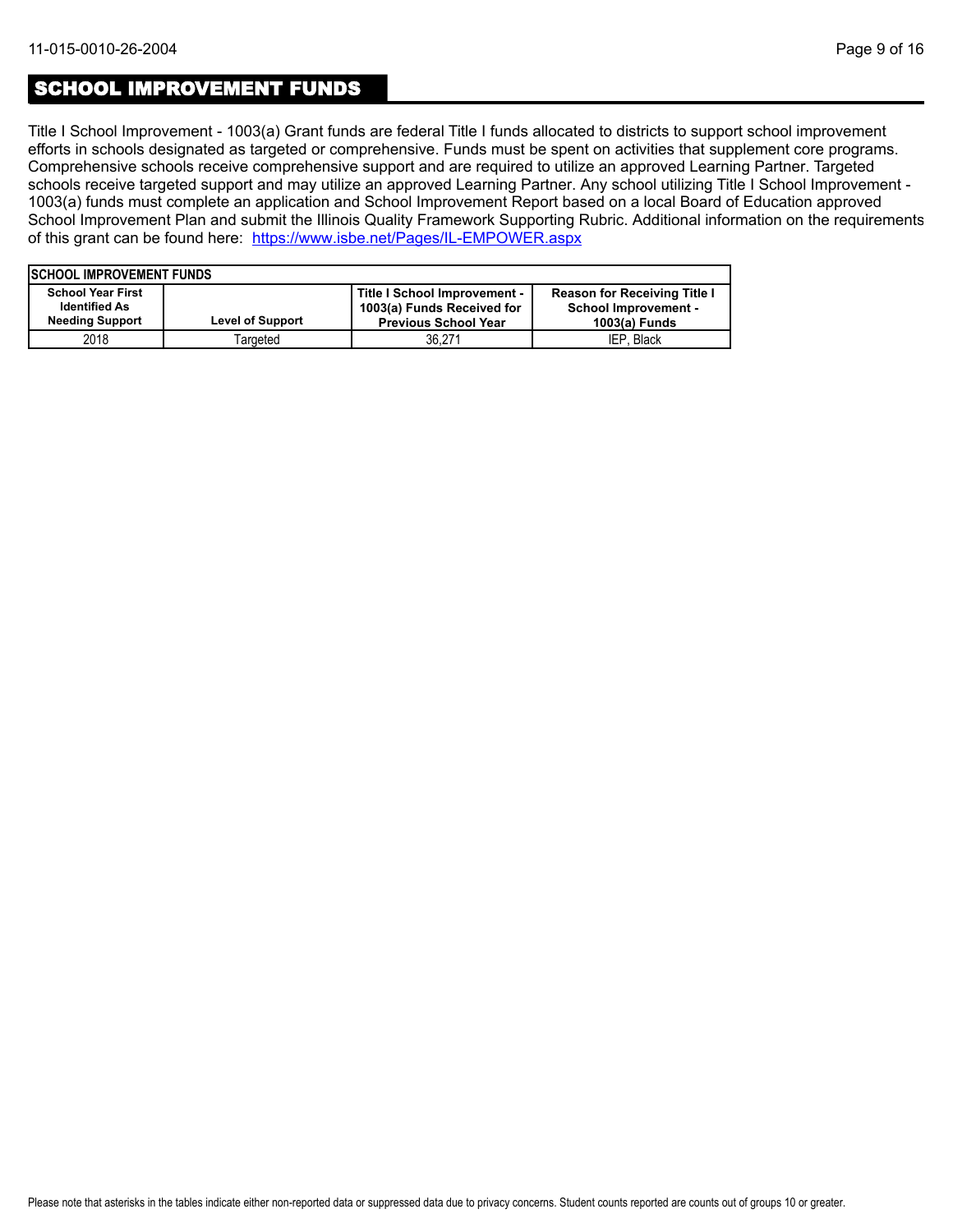# ACADEMIC PERFORMANCE - ASSESSMENTS

The federal Every Student Succeeds Act requires states to provide every school a summative designation. All states were given a waiver of this requirement for school year 2019-2020 due to the impact of COVID-19. The waiver requires that states reissue schools their designations from the previous year. Illinois has four summative designations: Exemplary, Commendable, Targeted Support, and Comprehensive Support. Schools that receive a designation of Targeted Support for particular student groups or Comprehensive Support for the school receive additional funding and resources to build local capacity and improve student outcomes. Multiple measures of school performance and environment determine a school's designation. For more information about Illinois' accountability system please visit [www.isbe.net/summative](http://www.isbe.net/summative)

|                 | <b>ELA PARTICIPATION - ALL TESTS (Demographics)</b> |      |        |       |              |          |       |                                              |                             |                         |                                         |                                        |                            |                      |
|-----------------|-----------------------------------------------------|------|--------|-------|--------------|----------|-------|----------------------------------------------|-----------------------------|-------------------------|-----------------------------------------|----------------------------------------|----------------------------|----------------------|
|                 | All                                                 | Male | Female | White | <b>Black</b> | Hispanic | Asian | <b>Native</b><br>Hawaiian<br><b>Islander</b> | /Pacific American<br>Indian | Two or<br>More<br>Races | Children<br>with<br><b>Disabilities</b> | <b>Students</b><br>with<br><b>IEPs</b> | <b>English</b><br>Learners | Low<br><b>Income</b> |
| School          |                                                     |      |        |       |              |          |       |                                              |                             |                         |                                         |                                        |                            |                      |
| <b>District</b> |                                                     |      |        |       |              |          |       |                                              |                             |                         |                                         |                                        |                            |                      |
| <b>State</b>    |                                                     |      |        |       |              |          |       |                                              |                             |                         |                                         |                                        |                            |                      |

**Due to the suspension of in-person instruction during the 2019-20 school year, the data for this metric is unavailable for use in the School Year 2020 Report Card.**

|                 | MATH PARTICIPATION - ALL TESTS (Demographics) |      |        |       |              |          |       |                           |                   |        |                     |                 |          |        |
|-----------------|-----------------------------------------------|------|--------|-------|--------------|----------|-------|---------------------------|-------------------|--------|---------------------|-----------------|----------|--------|
|                 |                                               |      |        |       |              |          |       | <b>Native</b><br>Hawaiian |                   | Two or | Children            | <b>Students</b> |          |        |
|                 |                                               |      |        |       |              |          |       |                           | /Pacific American | More   | with                | with            | English  | Low    |
|                 | All                                           | Male | Female | White | <b>Black</b> | Hispanic | Asian | Islander                  | Indian            | Races  | <b>Disabilities</b> | <b>IEPs</b>     | Learners | Income |
| School          |                                               |      |        |       |              |          |       |                           |                   |        |                     |                 |          |        |
| <b>District</b> |                                               |      |        |       |              |          |       |                           |                   |        |                     |                 |          |        |
| State           |                                               |      |        |       |              |          |       |                           |                   |        |                     |                 |          |        |
|                 |                                               |      |        |       |              |          |       |                           |                   |        |                     |                 |          |        |

**Due to the suspension of in-person instruction during the 2019-20 school year, the data for this metric is unavailable for use in the School Year 2020 Report Card.**

|                 | <b>SCIENCE PARTICIPATION - ALL TESTS (Demographics)</b> |      |        |       |              |          |       |               |                   |        |                     |                 |                |        |
|-----------------|---------------------------------------------------------|------|--------|-------|--------------|----------|-------|---------------|-------------------|--------|---------------------|-----------------|----------------|--------|
|                 |                                                         |      |        |       |              |          |       | <b>Native</b> |                   |        |                     |                 |                |        |
|                 |                                                         |      |        |       |              |          |       | Hawaiian      |                   | Two or | Children            | <b>Students</b> |                |        |
|                 |                                                         |      |        |       |              |          |       |               | /Pacific American | More   | with                | with            | <b>English</b> | Low    |
|                 | All                                                     | Male | Female | White | <b>Black</b> | Hispanic | Asian | Islander      | Indian            | Races  | <b>Disabilities</b> | <b>IEPs</b>     | Learners       | Income |
| School          |                                                         |      |        |       |              |          |       |               |                   |        |                     |                 |                |        |
| <b>District</b> |                                                         |      |        |       |              |          |       |               |                   |        |                     |                 |                |        |
| <b>State</b>    |                                                         |      |        |       |              |          |       |               |                   |        |                     |                 |                |        |
|                 |                                                         |      |        |       |              |          |       |               |                   |        |                     |                 |                |        |

**Due to the suspension of in-person instruction during the 2019-20 school year, the data for this metric is unavailable for use in the School Year 2020 Report Card.**

#### **NUMBER AND PERCENTAGE OF ENGLISH LEARNERS EXEMPTED FROM ASSESSMENT**

No English Learners are exempted from assessment, including those who are newly arrived in the U.S. Previously, states could exempt newly arrived English Learners from ELA testing only. Under ESSA, states have flexibility in how they test and use scores from newly arrived English Learners. Per the approved Illinois ESSA State Plan, "Illinois will assess newly arrived ELs, enrolled in their first year in U.S. schools, in grades 3-12 in academic content areas: English language arts, mathematics, and science. Data from the first-year assessments will not be included in accountability determinations, but serve solely for baseline purposes."

Please note that asterisks in the tables indicate either non-reported data or suppressed data due to privacy concerns. Student counts reported are counts out of groups 10 or greater.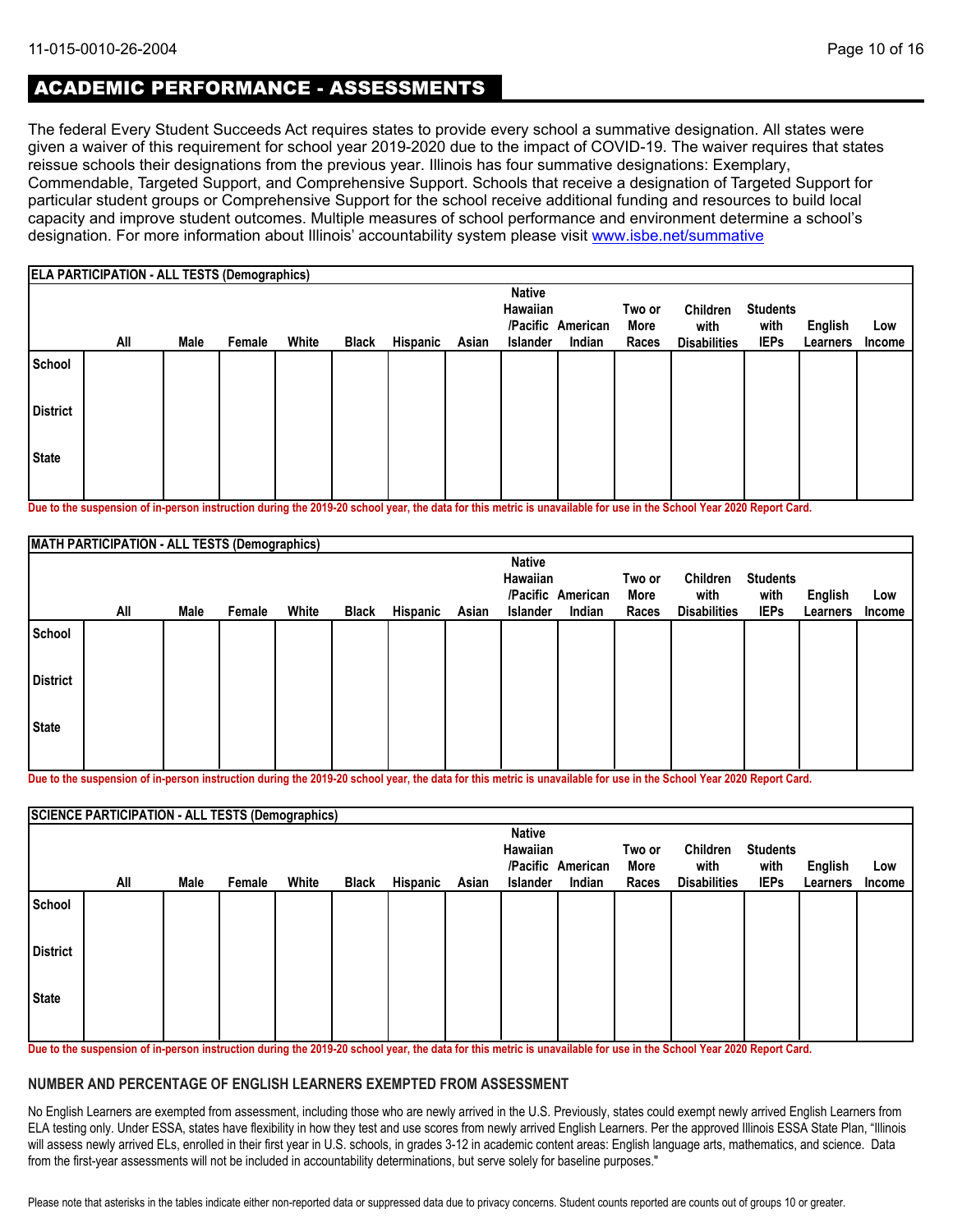|                 | <b>IAR ELA PARTICIPATION (Demographics)</b>                                                                                                                         |      |        |       |              |          |       |                                              |                             |                         |                                         |                                        |                     |               |
|-----------------|---------------------------------------------------------------------------------------------------------------------------------------------------------------------|------|--------|-------|--------------|----------|-------|----------------------------------------------|-----------------------------|-------------------------|-----------------------------------------|----------------------------------------|---------------------|---------------|
|                 | All                                                                                                                                                                 | Male | Female | White | <b>Black</b> | Hispanic | Asian | <b>Native</b><br>Hawaiian<br><b>Islander</b> | /Pacific American<br>Indian | Two or<br>More<br>Races | Children<br>with<br><b>Disabilities</b> | <b>Students</b><br>with<br><b>IEPs</b> | English<br>Learners | Low<br>Income |
| School          |                                                                                                                                                                     |      |        |       |              |          |       |                                              |                             |                         |                                         |                                        |                     |               |
| <b>District</b> |                                                                                                                                                                     |      |        |       |              |          |       |                                              |                             |                         |                                         |                                        |                     |               |
| <b>State</b>    |                                                                                                                                                                     |      |        |       |              |          |       |                                              |                             |                         |                                         |                                        |                     |               |
|                 | Due to the composition of in access instruction during the 9040-90 solecel was the date for this metals in magnifichile for use in the Cabool Vasa 9090 Densat Card |      |        |       |              |          |       |                                              |                             |                         |                                         |                                        |                     |               |

**Due to the suspension of in-person instruction during the 2019-20 school year, the data for this metric is unavailable for use in the School Year 2020 Report Card.**

|                 | <b>IAR MATH PARTICIPATION (Demographics)</b> |      |        |       |              |          |       |                                       |                             |                         |                                         |                                        |                            |               |
|-----------------|----------------------------------------------|------|--------|-------|--------------|----------|-------|---------------------------------------|-----------------------------|-------------------------|-----------------------------------------|----------------------------------------|----------------------------|---------------|
|                 | All                                          | Male | Female | White | <b>Black</b> | Hispanic | Asian | <b>Native</b><br>Hawaiian<br>Islander | /Pacific American<br>Indian | Two or<br>More<br>Races | Children<br>with<br><b>Disabilities</b> | <b>Students</b><br>with<br><b>IEPs</b> | <b>English</b><br>Learners | Low<br>Income |
| School          |                                              |      |        |       |              |          |       |                                       |                             |                         |                                         |                                        |                            |               |
| <b>District</b> |                                              |      |        |       |              |          |       |                                       |                             |                         |                                         |                                        |                            |               |
| <b>State</b>    |                                              |      |        |       |              |          |       |                                       |                             |                         |                                         |                                        |                            |               |

**Due to the suspension of in-person instruction during the 2019-20 school year, the data for this metric is unavailable for use in the School Year 2020 Report Card.**

|                 | SAT ELA PARTICIPATION (Demographics) |      |        |       |              |          |       |                                              |                             |                         |                                         |                                        |                     |               |
|-----------------|--------------------------------------|------|--------|-------|--------------|----------|-------|----------------------------------------------|-----------------------------|-------------------------|-----------------------------------------|----------------------------------------|---------------------|---------------|
|                 | All                                  | Male | Female | White | <b>Black</b> | Hispanic | Asian | <b>Native</b><br><b>Hawaiian</b><br>Islander | /Pacific American<br>Indian | Two or<br>More<br>Races | Children<br>with<br><b>Disabilities</b> | <b>Students</b><br>with<br><b>IEPs</b> | English<br>Learners | Low<br>Income |
| School          |                                      |      |        |       |              |          |       |                                              |                             |                         |                                         |                                        |                     |               |
| <b>District</b> |                                      |      |        |       |              |          |       |                                              |                             |                         |                                         |                                        |                     |               |
| State           |                                      |      |        |       |              |          |       |                                              |                             |                         |                                         |                                        |                     |               |

**Due to the suspension of in-person instruction during the 2019-20 school year, the data for this metric is unavailable for use in the School Year 2020 Report Card.**

|                 | SAT MATH PARTICIPATION (Demographics) |      |        |       |              |          |       |                                       |                             |                         |                                         |                                        |                     |               |
|-----------------|---------------------------------------|------|--------|-------|--------------|----------|-------|---------------------------------------|-----------------------------|-------------------------|-----------------------------------------|----------------------------------------|---------------------|---------------|
|                 | All                                   | Male | Female | White | <b>Black</b> | Hispanic | Asian | <b>Native</b><br>Hawaiian<br>Islander | /Pacific American<br>Indian | Two or<br>More<br>Races | Children<br>with<br><b>Disabilities</b> | <b>Students</b><br>with<br><b>IEPs</b> | English<br>Learners | Low<br>Income |
| School          |                                       |      |        |       |              |          |       |                                       |                             |                         |                                         |                                        |                     |               |
| <b>District</b> |                                       |      |        |       |              |          |       |                                       |                             |                         |                                         |                                        |                     |               |
| State           |                                       |      |        |       |              |          |       |                                       |                             |                         |                                         |                                        |                     |               |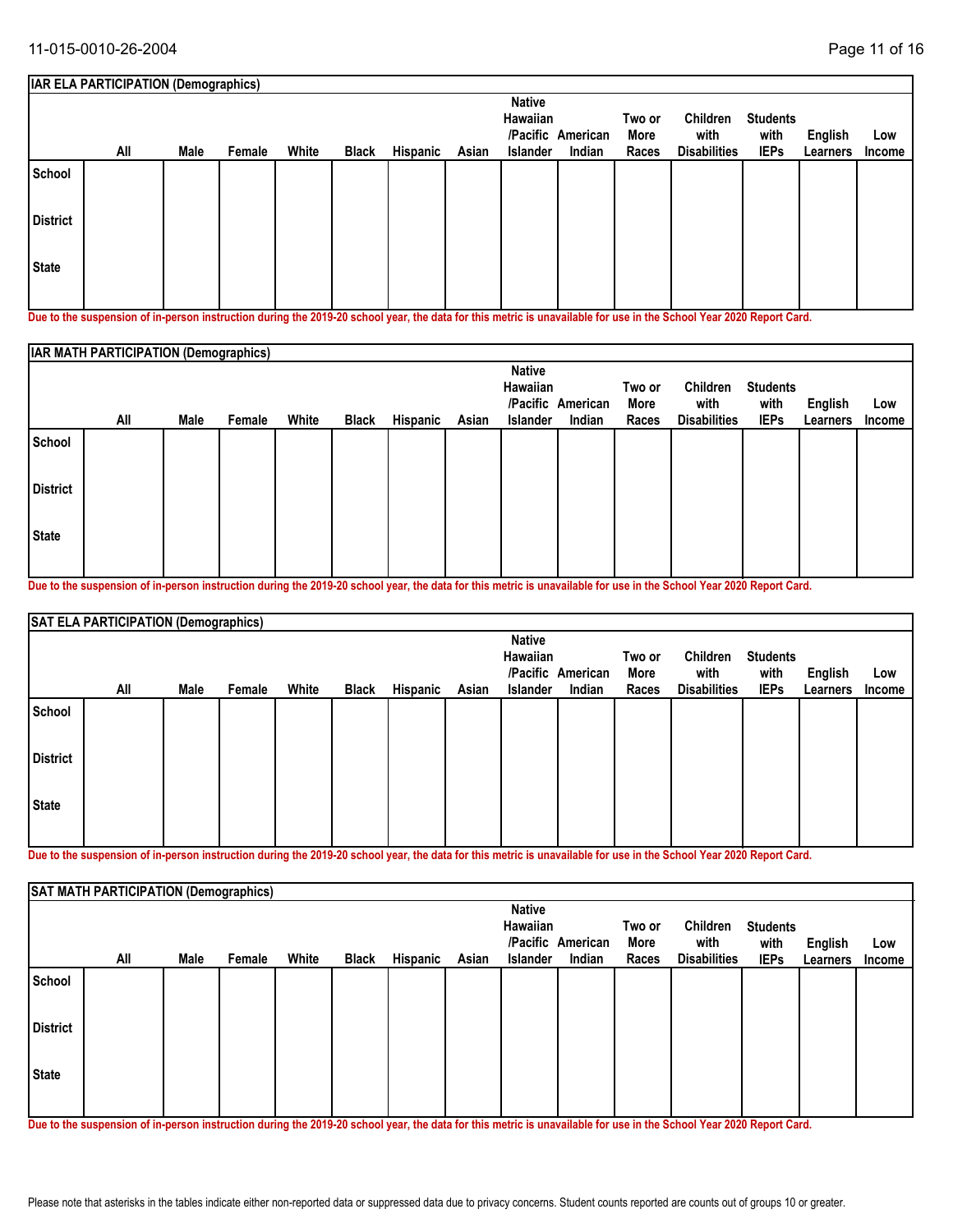|                 | DLM-AA ELA PARTICIPATION (Demographics)                                                                                                                    |      |        |       |              |          |       |                                                          |                    |                         |                                         |                                        |                     |               |
|-----------------|------------------------------------------------------------------------------------------------------------------------------------------------------------|------|--------|-------|--------------|----------|-------|----------------------------------------------------------|--------------------|-------------------------|-----------------------------------------|----------------------------------------|---------------------|---------------|
|                 | All                                                                                                                                                        | Male | Female | White | <b>Black</b> | Hispanic | Asian | <b>Native</b><br>Hawaiian<br>/Pacific<br><b>Islander</b> | American<br>Indian | Two or<br>More<br>Races | Children<br>with<br><b>Disabilities</b> | <b>Students</b><br>with<br><b>IEPs</b> | English<br>Learners | Low<br>Income |
| School          |                                                                                                                                                            |      |        |       |              |          |       |                                                          |                    |                         |                                         |                                        |                     |               |
| <b>District</b> |                                                                                                                                                            |      |        |       |              |          |       |                                                          |                    |                         |                                         |                                        |                     |               |
| l State         |                                                                                                                                                            |      |        |       |              |          |       |                                                          |                    |                         |                                         |                                        |                     |               |
|                 | Dua ta tha ananantan af in naman inaturatiwa dimina tha 9040.90 aghaal wan tha data farthis matuja in manailahla farma in tha Cabaal Vaau 9090 Danaut Caud |      |        |       |              |          |       |                                                          |                    |                         |                                         |                                        |                     |               |

**Due to the suspension of in-person instruction during the 2019-20 school year, the data for this metric is unavailable for use in the School Year 2020 Report Card.**

|                 | DLM-AA MATH PARTICIPATION (Demographics) |      |        |       |              |          |       |                                       |                             |                         |                                         |                                        |                            |               |
|-----------------|------------------------------------------|------|--------|-------|--------------|----------|-------|---------------------------------------|-----------------------------|-------------------------|-----------------------------------------|----------------------------------------|----------------------------|---------------|
|                 | All                                      | Male | Female | White | <b>Black</b> | Hispanic | Asian | <b>Native</b><br>Hawaiian<br>Islander | /Pacific American<br>Indian | Two or<br>More<br>Races | Children<br>with<br><b>Disabilities</b> | <b>Students</b><br>with<br><b>IEPs</b> | <b>English</b><br>Learners | Low<br>Income |
| School          |                                          |      |        |       |              |          |       |                                       |                             |                         |                                         |                                        |                            |               |
| <b>District</b> |                                          |      |        |       |              |          |       |                                       |                             |                         |                                         |                                        |                            |               |
| <b>State</b>    |                                          |      |        |       |              |          |       |                                       |                             |                         |                                         |                                        |                            |               |

**Due to the suspension of in-person instruction during the 2019-20 school year, the data for this metric is unavailable for use in the School Year 2020 Report Card.**

|                 | DLM-AA SCIENCE PARTICIPATION (Demographics) |      |        |       |       |          |       |                 |                   |        |                     |                 |          |        |
|-----------------|---------------------------------------------|------|--------|-------|-------|----------|-------|-----------------|-------------------|--------|---------------------|-----------------|----------|--------|
|                 |                                             |      |        |       |       |          |       | <b>Native</b>   |                   |        |                     |                 |          |        |
|                 |                                             |      |        |       |       |          |       | Hawaiian        |                   | Two or | Children            | <b>Students</b> |          |        |
|                 |                                             |      |        |       |       |          |       |                 | /Pacific American | More   | with                | with            | English  | Low    |
|                 | All                                         | Male | Female | White | Black | Hispanic | Asian | <b>Islander</b> | Indian            | Races  | <b>Disabilities</b> | <b>IEPs</b>     | Learners | Income |
| School          |                                             |      |        |       |       |          |       |                 |                   |        |                     |                 |          |        |
| <b>District</b> |                                             |      |        |       |       |          |       |                 |                   |        |                     |                 |          |        |
| <b>State</b>    |                                             |      |        |       |       |          |       |                 |                   |        |                     |                 |          |        |
|                 |                                             |      |        |       |       |          |       |                 |                   |        |                     |                 |          |        |

**Due to the suspension of in-person instruction during the 2019-20 school year, the data for this metric is unavailable for use in the School Year 2020 Report Card.**

|                 | <b>ISA PARTICIPATION (Demographics)</b> |      |        |       |              |          |       |                                       |                             |                         |                                         |                                        |                     |                      |
|-----------------|-----------------------------------------|------|--------|-------|--------------|----------|-------|---------------------------------------|-----------------------------|-------------------------|-----------------------------------------|----------------------------------------|---------------------|----------------------|
|                 | All                                     | Male | Female | White | <b>Black</b> | Hispanic | Asian | <b>Native</b><br>Hawaiian<br>Islander | /Pacific American<br>Indian | Two or<br>More<br>Races | Children<br>with<br><b>Disabilities</b> | <b>Students</b><br>with<br><b>IEPs</b> | English<br>Learners | Low<br><b>Income</b> |
| School          |                                         |      |        |       |              |          |       |                                       |                             |                         |                                         |                                        |                     |                      |
| <b>District</b> |                                         |      |        |       |              |          |       |                                       |                             |                         |                                         |                                        |                     |                      |
| <b>State</b>    |                                         |      |        |       |              |          |       |                                       |                             |                         |                                         |                                        |                     |                      |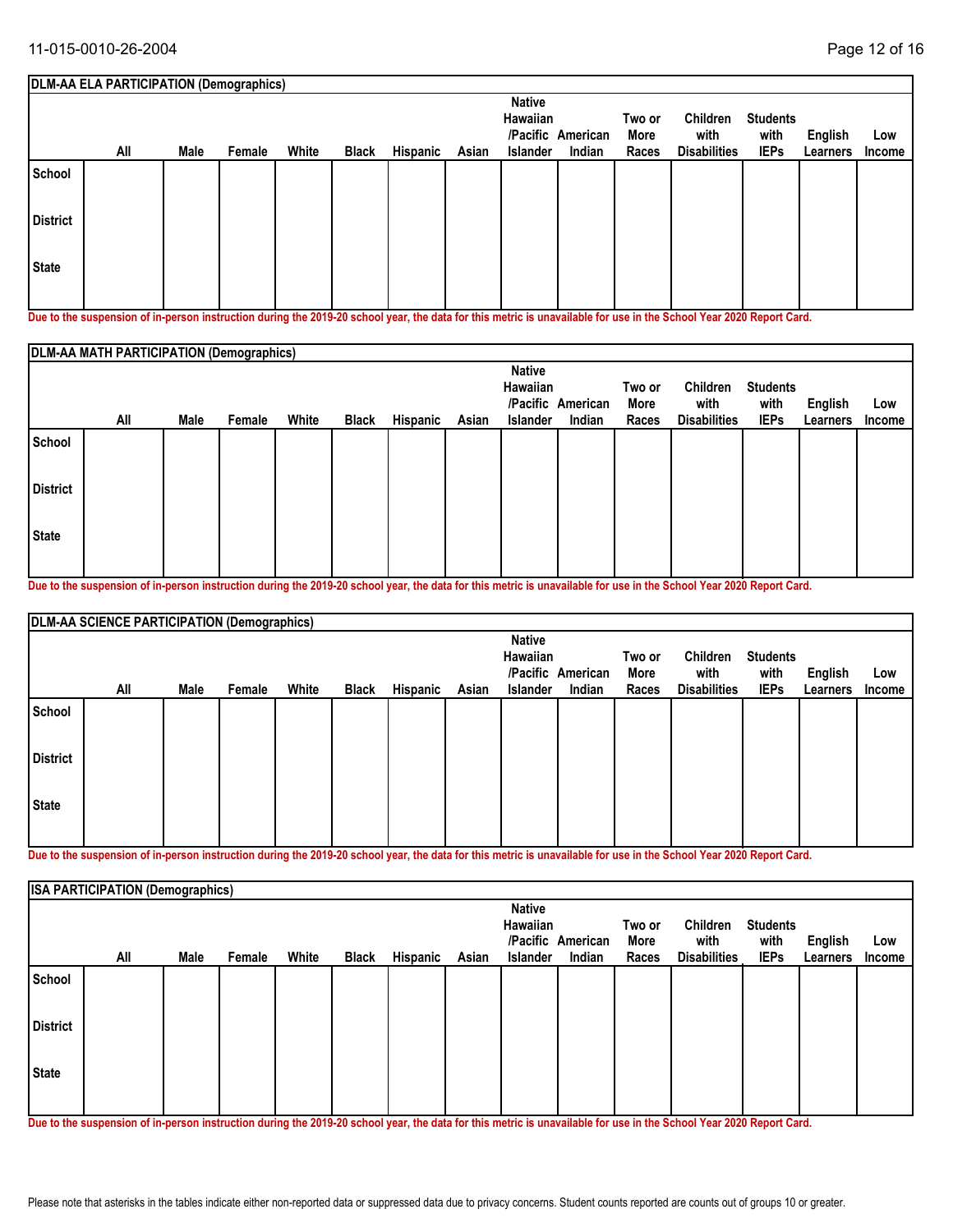#### 11-015-0010-26-2004 Page 13 of 16

|                 | <b>ELA PROFICIENCY - ALL TESTS (Demographics)</b> |      |        |       |       |                         |               |                   |                |
|-----------------|---------------------------------------------------|------|--------|-------|-------|-------------------------|---------------|-------------------|----------------|
|                 |                                                   |      |        |       |       |                         | <b>Native</b> |                   |                |
|                 | All                                               |      |        |       |       |                         | Hawaiian      | /Pacific American | Two or<br>More |
|                 | <b>Students</b>                                   | Male | Female | White | Black | Hispanic Asian Islander |               | Indian            | Races          |
| <b>School</b>   |                                                   |      |        |       |       |                         |               |                   |                |
| <b>District</b> |                                                   |      |        |       |       |                         |               |                   |                |
| <b>State</b>    |                                                   |      |        |       |       |                         |               |                   |                |
|                 |                                                   |      |        |       |       |                         |               |                   |                |

**Due to the suspension of in-person instruction during the 2019-20 school year, the data for this metric is unavailable for use in the School Year 2020 Report Card.**

|                 |                                         |                                        |                            | <b>ELA PROFICIENCY - ALL TESTS (Demographics Continued)</b> |                  |  |                     |          |  |  |  |
|-----------------|-----------------------------------------|----------------------------------------|----------------------------|-------------------------------------------------------------|------------------|--|---------------------|----------|--|--|--|
|                 | Children<br>with<br><b>Disabilities</b> | <b>Students</b><br>with<br><b>IEPs</b> | <b>English</b><br>Learners | Low<br>Income                                               | Homeless Migrant |  | Youth<br>In<br>Care | Military |  |  |  |
| <b>School</b>   |                                         |                                        |                            |                                                             |                  |  |                     |          |  |  |  |
| <b>District</b> |                                         |                                        |                            |                                                             |                  |  |                     |          |  |  |  |
| <b>State</b>    |                                         |                                        |                            |                                                             |                  |  |                     |          |  |  |  |

**Due to the suspension of in-person instruction during the 2019-20 school year, the data for this metric is unavailable for use in the School Year 2020 Report Card.**

|                 | <b>MATH PROFICIENCY - ALL TESTS (Demographics)</b> |      |        |       |                               |                                  |                             |                         |
|-----------------|----------------------------------------------------|------|--------|-------|-------------------------------|----------------------------------|-----------------------------|-------------------------|
|                 | All<br><b>Students</b>                             | Male | Female | White | Black Hispanic Asian Islander | <b>Native</b><br><b>Hawaiian</b> | /Pacific American<br>Indian | Two or<br>More<br>Races |
| School          |                                                    |      |        |       |                               |                                  |                             |                         |
| <b>District</b> |                                                    |      |        |       |                               |                                  |                             |                         |
| <b>State</b>    |                                                    |      |        |       |                               |                                  |                             |                         |

**Due to the suspension of in-person instruction during the 2019-20 school year, the data for this metric is unavailable for use in the School Year 2020 Report Card.**

|                 | <b>Children</b><br>with | <b>Students</b><br>with | <b>English</b>  | Low |                         | Youth<br><b>In</b> |          |
|-----------------|-------------------------|-------------------------|-----------------|-----|-------------------------|--------------------|----------|
|                 | <b>Disabilities</b>     | <b>IEPs</b>             | <b>Learners</b> |     | Income Homeless Migrant | Care               | Military |
| <b>School</b>   |                         |                         |                 |     |                         |                    |          |
| <b>District</b> |                         |                         |                 |     |                         |                    |          |
| <b>State</b>    |                         |                         |                 |     |                         |                    |          |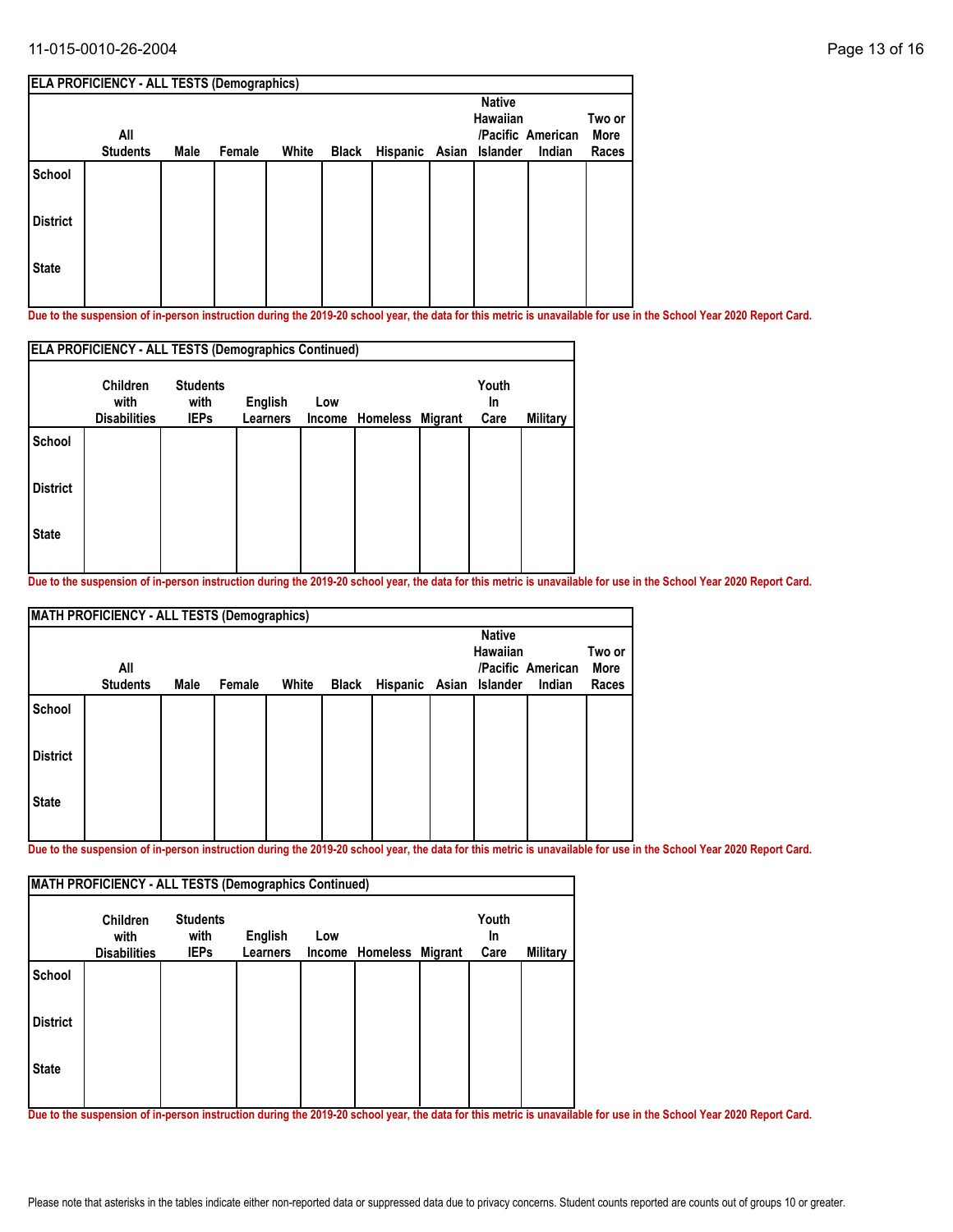#### 11-015-0010-26-2004 Page 14 of 16

|                 | <b>SCIENCE PROFICIENCY - ALL TESTS (Demographics)</b> |      |        |       |                               |                           |                             |                         |
|-----------------|-------------------------------------------------------|------|--------|-------|-------------------------------|---------------------------|-----------------------------|-------------------------|
|                 | All<br><b>Students</b>                                | Male | Female | White | Black Hispanic Asian Islander | <b>Native</b><br>Hawaiian | /Pacific American<br>Indian | Two or<br>More<br>Races |
| School          |                                                       |      |        |       |                               |                           |                             |                         |
| <b>District</b> |                                                       |      |        |       |                               |                           |                             |                         |
| <b>State</b>    |                                                       |      |        |       |                               |                           |                             |                         |

**Due to the suspension of in-person instruction during the 2019-20 school year, the data for this metric is unavailable for use in the School Year 2020 Report Card.**

|                 | <b>SCIENCE PROFICIENCY - ALL TESTS (Demographics Continued)</b> |                                        |                            |     |                         |                     |          |
|-----------------|-----------------------------------------------------------------|----------------------------------------|----------------------------|-----|-------------------------|---------------------|----------|
|                 | <b>Children</b><br>with<br><b>Disabilities</b>                  | <b>Students</b><br>with<br><b>IEPs</b> | English<br><b>Learners</b> | Low | Income Homeless Migrant | Youth<br>In<br>Care | Military |
| <b>School</b>   |                                                                 |                                        |                            |     |                         |                     |          |
| <b>District</b> |                                                                 |                                        |                            |     |                         |                     |          |
| <b>State</b>    |                                                                 |                                        |                            |     |                         |                     |          |
|                 |                                                                 |                                        |                            |     |                         |                     |          |

|                 | <b>EL PROFICIENCY ON ACCESS</b> |         |                                            |         |         |             |      |  |  |
|-----------------|---------------------------------|---------|--------------------------------------------|---------|---------|-------------|------|--|--|
|                 |                                 |         |                                            |         |         |             | %    |  |  |
|                 |                                 |         |                                            |         |         | Long        | Long |  |  |
|                 | #                               |         | %                                          |         | %       | <b>Term</b> | Term |  |  |
|                 | <b>ELS</b>                      | Tested  | <b>Participation Proficient Proficient</b> |         |         | EL          | EL   |  |  |
| School          | $\star$                         | $\star$ | $\star$                                    | $\star$ | $\star$ | $\star$     |      |  |  |
| <b>District</b> | 22                              | 22      | 100.0%                                     | 0       | 0.0%    | *           | *    |  |  |
| <b>State</b>    | 223,399                         | 220,920 | 98.9%                                      | 17,503  | 7.9%    | 20,127      | 9.0% |  |  |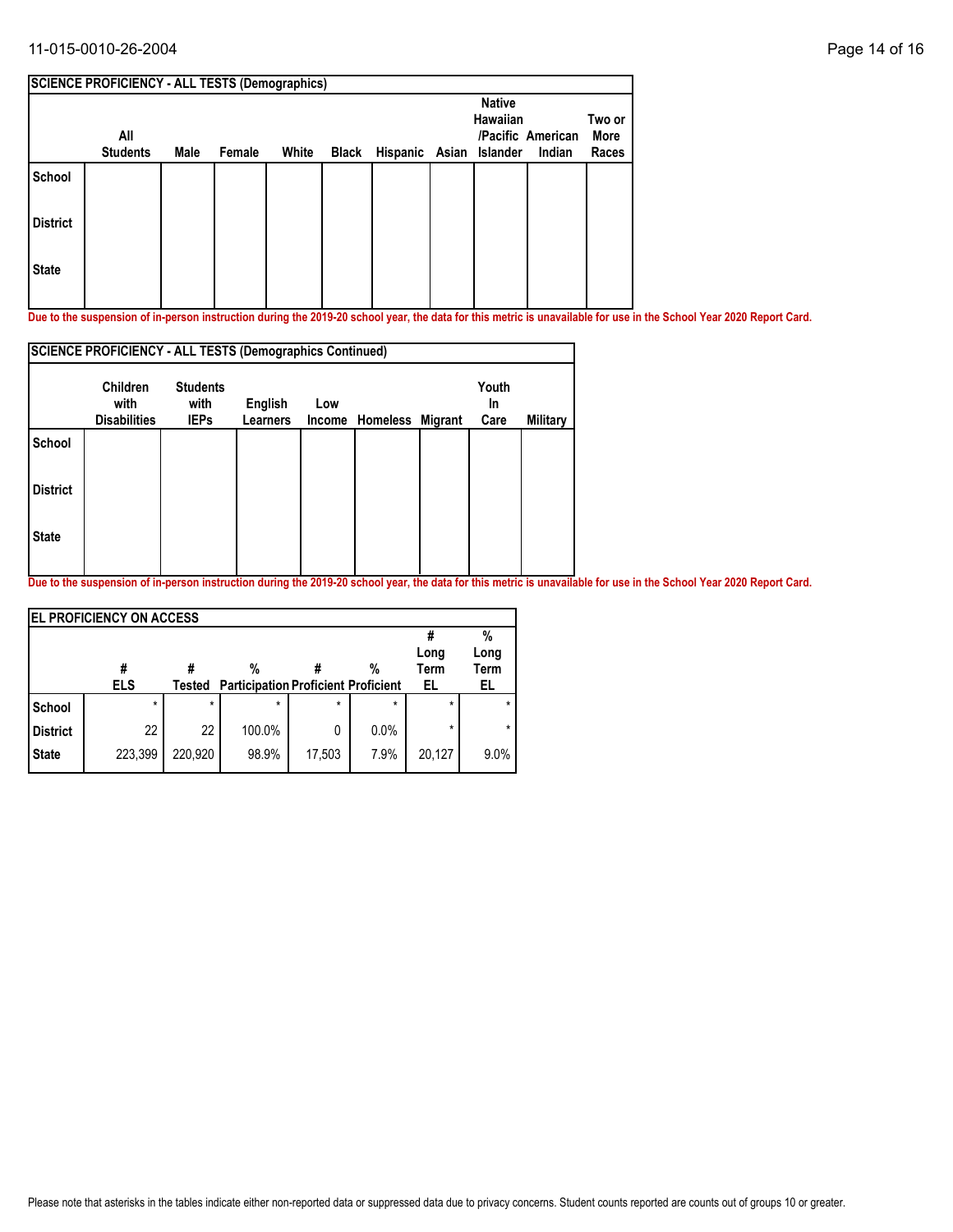|                 | <b>MEAN ELA GROWTH PERCENTILE - IAR (Demographics)</b> |             |        |       |              |          |       |                                                   |                    |                         |
|-----------------|--------------------------------------------------------|-------------|--------|-------|--------------|----------|-------|---------------------------------------------------|--------------------|-------------------------|
|                 | All<br><b>Students</b>                                 | <b>Male</b> | Female | White | <b>Black</b> | Hispanic | Asian | <b>Native</b><br>Hawaiian<br>/Pacific<br>Islander | American<br>Indian | Two or<br>More<br>Races |
| School          |                                                        |             |        |       |              |          |       |                                                   |                    |                         |
| <b>District</b> |                                                        |             |        |       |              |          |       |                                                   |                    |                         |
| <b>State</b>    |                                                        |             |        |       |              |          |       |                                                   |                    |                         |

**Due to the suspension of in-person instruction during the 2019-20 school year, the data for this metric is unavailable for use in the School Year 2020 Report Card.**

|                 | MEAN ELA GROWTH PERCENTILE - IAR (Demographics Continued)<br><b>Children</b> | <b>Students</b> |                 |        |                  | Youth |          |
|-----------------|------------------------------------------------------------------------------|-----------------|-----------------|--------|------------------|-------|----------|
|                 | with                                                                         | with            | English         | Low    |                  | In    |          |
|                 | <b>Disabilities</b>                                                          | <b>IEPs</b>     | <b>Learners</b> | Income | Homeless Migrant | Care  | Military |
| School          |                                                                              |                 |                 |        |                  |       |          |
| <b>District</b> |                                                                              |                 |                 |        |                  |       |          |
| <b>State</b>    |                                                                              |                 |                 |        |                  |       |          |
|                 |                                                                              |                 |                 |        |                  |       |          |

**Due to the suspension of in-person instruction during the 2019-20 school year, the data for this metric is unavailable for use in the School Year 2020 Report Card.**

|                 | <b>MEAN MATH GROWTH PERCENTILE - IAR (Demographics)</b> |      |        |       |              |          |       |                                                          |                    |                         |
|-----------------|---------------------------------------------------------|------|--------|-------|--------------|----------|-------|----------------------------------------------------------|--------------------|-------------------------|
|                 | All<br><b>Students</b>                                  | Male | Female | White | <b>Black</b> | Hispanic | Asian | <b>Native</b><br>Hawaiian<br>/Pacific<br><b>Islander</b> | American<br>Indian | Two or<br>More<br>Races |
| School          |                                                         |      |        |       |              |          |       |                                                          |                    |                         |
| <b>District</b> |                                                         |      |        |       |              |          |       |                                                          |                    |                         |
| <b>State</b>    |                                                         |      |        |       |              |          |       |                                                          |                    |                         |

**Due to the suspension of in-person instruction during the 2019-20 school year, the data for this metric is unavailable for use in the School Year 2020 Report Card.**

|                 | <b>Children</b><br>with | <b>Students</b><br>with | English         | Low    |                  | Youth<br>In |                 |
|-----------------|-------------------------|-------------------------|-----------------|--------|------------------|-------------|-----------------|
|                 | <b>Disabilities</b>     | <b>IEPs</b>             | <b>Learners</b> | Income | Homeless Migrant | Care        | <b>Military</b> |
| School          |                         |                         |                 |        |                  |             |                 |
| <b>District</b> |                         |                         |                 |        |                  |             |                 |
| <b>State</b>    |                         |                         |                 |        |                  |             |                 |